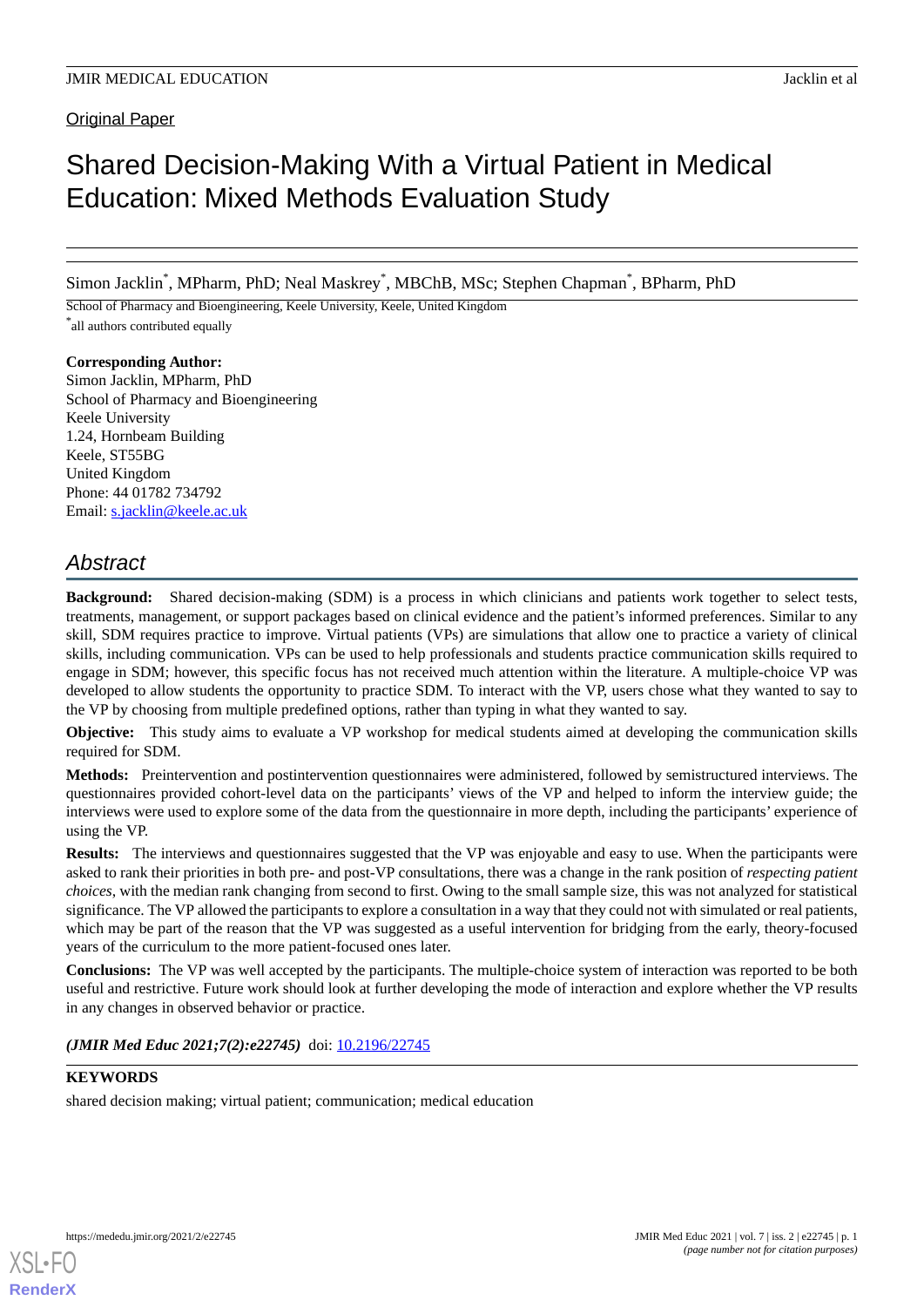# *Introduction*

### **Background**

Shared decision-making (SDM) is a process in which clinicians and patients work together to select tests, treatments, management, or support packages based on clinical evidence and the patient's informed preferences [\[1](#page-7-0)]. The General Medical Council, National Institute for Health and Care Excellence, and National Health Service England all recognize that SDM should become the norm for clinical practice. This is supported by the Montgomery ruling, which provides a legal basis for SDM [\[2](#page-7-1)] and established that rather than a clinician deciding what they think a patient should be told, patients should be told whatever they would like to know [\[3](#page-7-2)]. In addition to ethical and legal arguments, SDM has been shown to improve patient satisfaction [[4\]](#page-7-3), decrease decisional conflict [\[5](#page-7-4)], and reduce antibiotic prescription [\[6](#page-7-5)].

The Care Quality Commission 2018 annual survey of National Health Service hospital inpatients [\[7](#page-7-6)] included a question that asked, "Were you involved in decisions about your care as much as you wanted to be?" Of the patients who responded, 11% answered "No" and 35% answered "Yes, to some extent," suggesting that SDM did not occur to the optimal extent.

Professionals have been found to consciously adopt a paternalistic decision-making style to care for their patients, as they feel that their knowledge and experience enables them to make decisions in the patients' best interests [[8](#page-7-7)[,9](#page-7-8)]. Mulley et al [[10\]](#page-7-9) refer to this as the *silent misdiagnosis*, because if patients are not involved in decisions about their care, they cannot communicate what outcomes matter to them as individuals and thus which course of action may be the most appropriate.

There are many barriers to the wider adoption of SDM [[11\]](#page-7-10). Some of these, such as longer appointment times, require system-level interventions to resolve, but others are concerned with individual practitioners. One such barrier is professionals having the skills embedded so that SDM becomes routine within their practice. SDM represents a new approach to patient care, which requires a set of consultation skills that may differ from those currently used by professionals [[12\]](#page-7-11).

The amount of time dedicated to consultation skills in undergraduate medical education varies and has been found to be as low as 0.15% of the curriculum time [\[13](#page-7-12)]. The level of SDM within undergraduate medical education is unclear but a review of the literature suggests that it is low [\[14](#page-7-13)]. The focus in postgraduate medical education varies based on specialty but some feature very little variation that is unwarranted [\[15](#page-7-14),[16\]](#page-7-15). The teaching of consultation skills is often confined to the first few years of medical undergraduate courses, and the subject may be taught separately rather than fully integrated with other clinical content. This does not reflect optimum clinical practice as described by the General Medical Council and could frame consultation skills as something less important than other more knowledge-based areas of the curriculum.

SDM is a skill [[17\]](#page-7-16), and all skills require deliberate practice and feedback to be acquired and improved [\[18](#page-7-17)]. In the context of SDM, any practice often uses simulated patients (SPs), role-plays with peers or with actors, or real patients, all of which have issues associated with their use. These include poor-quality acting, lack of standardization, and resource intensity [\[19](#page-7-18),[20\]](#page-7-19). In such environments, opportunities for learners to repeat their consultation skills or test different approaches to a consultation for themselves are limited and usually not possible.

Virtual patients (VPs) are a "specific type of computer program that simulates real-life clinical scenarios; learners emulate the roles of health care providers to obtain a history, conduct a physical exam, and make diagnostic and therapeutic decisions" [[21\]](#page-8-0). In contrast to other traditional and widely used approaches to practicing consultation skills, VPs may offer a method that is standardized, customizable, repeatable, flexible, low risk, and accessible at any time to a large number of learners.

#### **Objective**

This study aims to evaluate the views of undergraduate medical students toward a VP workshop aimed at developing the skills required for SDM.

# *Methods*

### **Population**

The Manchester Medical Research Student Society holds an annual student conference. SC was invited to run an educational session using a VP. Medical student delegates attended the session voluntarily, and it was from this session that the participants were recruited. Participation in the study was voluntary.

#### **Intervention**

The intervention was a VP that simulated a single primary care consultation. The VP, Brian Smith, comes to discuss whether to initiate a statin after referral from the practice nurse. The VP was accessible from a website and usable on multimedia devices. Interaction with the VP was achieved via multiple-choice selection, and personalized feedback was delivered at the end of the simulation. The design process for the VP was previously published [\[22](#page-8-1)] and a screenshot is provided in [Figure 1.](#page-2-0)

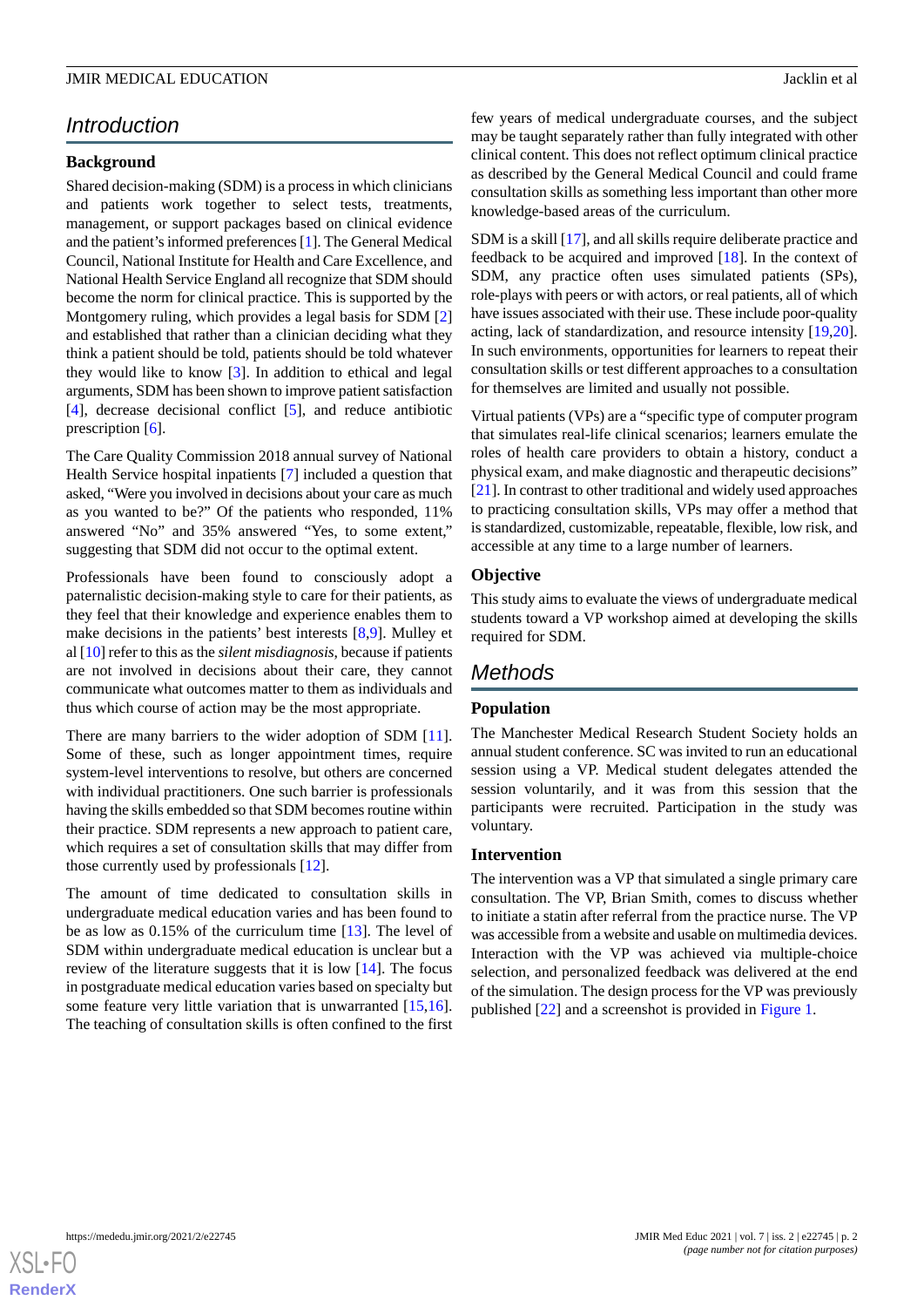<span id="page-2-0"></span>**Figure 1.** Screenshot of the virtual patient.

| <b>EIDM</b><br><b>Brian Smith</b> | $\overline{0.153}$                  | ⋒<br>О<br>임료 |
|-----------------------------------|-------------------------------------|--------------|
|                                   | Can I just check, are you Mr Smith? |              |
|                                   | Now, how can I help you today?      |              |
|                                   | Is it Brian                         |              |
|                                   |                                     |              |
|                                   |                                     | <b>A</b>     |
|                                   |                                     | HD           |
|                                   | $\cdots$                            | ◀ঠ           |

### **Evaluation Process**

The setting for the evaluation was a 1-hour clinical decision-making workshop at a medical student conference. A mixed methods evaluation focusing on the VP component of the workshop was conducted.

All students were provided with information sheets and consent forms and could decide whether they wished to take part. A total of 22 participants completed a consent form and prequestionnaire immediately before using the VP and then completed a postquestionnaire immediately afterward; the students were given 30 minutes to use the VP independently on their own or a borrowed device. This gave the students the opportunity to run through the consultation multiple times. Shortly after the workshop, participants who completed the questionnaire evaluation were emailed to invite them to participate in a semistructured interview; a £10 (US \$14) Amazon voucher was offered to participants who consented to an interview to compensate them for their time. The interviews were planned to use purposive sampling, but ultimately, a convenience sample was used because of low recruitment. The questionnaire provided cohort-level data and helped to inform the interview guide; the interviews were used to explore some of the data from the questionnaire in more depth. The interview asked the participants about their experience of the VP, how useful it was for developing communication skills required for SDM, and at which point in the medical curriculum the VP might be best placed.

Ethical approval was obtained from the Keele University Faculty of Health Ethical Review Panel.

# **Data Analysis**

### *Overview*

Quantitative data were analyzed using descriptive statistics. A single question asked the participants to rank their treatment priorities during a consultation both before and after using the VP; this was based on the prescribing principles proposed by Barber [[23\]](#page-8-2).

The qualitative data were obtained from semistructured interviews conducted by SJ over the telephone. None of the participants knew SJ before the study. The data were analyzed using semantic thematic analysis, with codes derived from raw data, not from preexisting theory. The process described by Braun and Clarke [[24\]](#page-8-3) was used and is outlined below.

# *Step 1: Data Familiarization*

The transcript was read over while listening to the audio recording. This had the dual function of checking the transcript for accuracy and familiarizing the coder with the data.

# *Step 2: Generation of Initial Codes*

The transcripts were coded using NVivo 11 (QSR International) using what Braun and Clarke [[24\]](#page-8-3) called semantic coding; the surface meaning of the words used by the participants was of interest, rather than trying to identify the features that resulted in the form and meaning of the words as in latent coding.

# *Step 3: Searching for Themes*

After the transcripts had been annotated with codes, the codes were grouped together into overarching themes.

[XSL](http://www.w3.org/Style/XSL)•FO **[RenderX](http://www.renderx.com/)**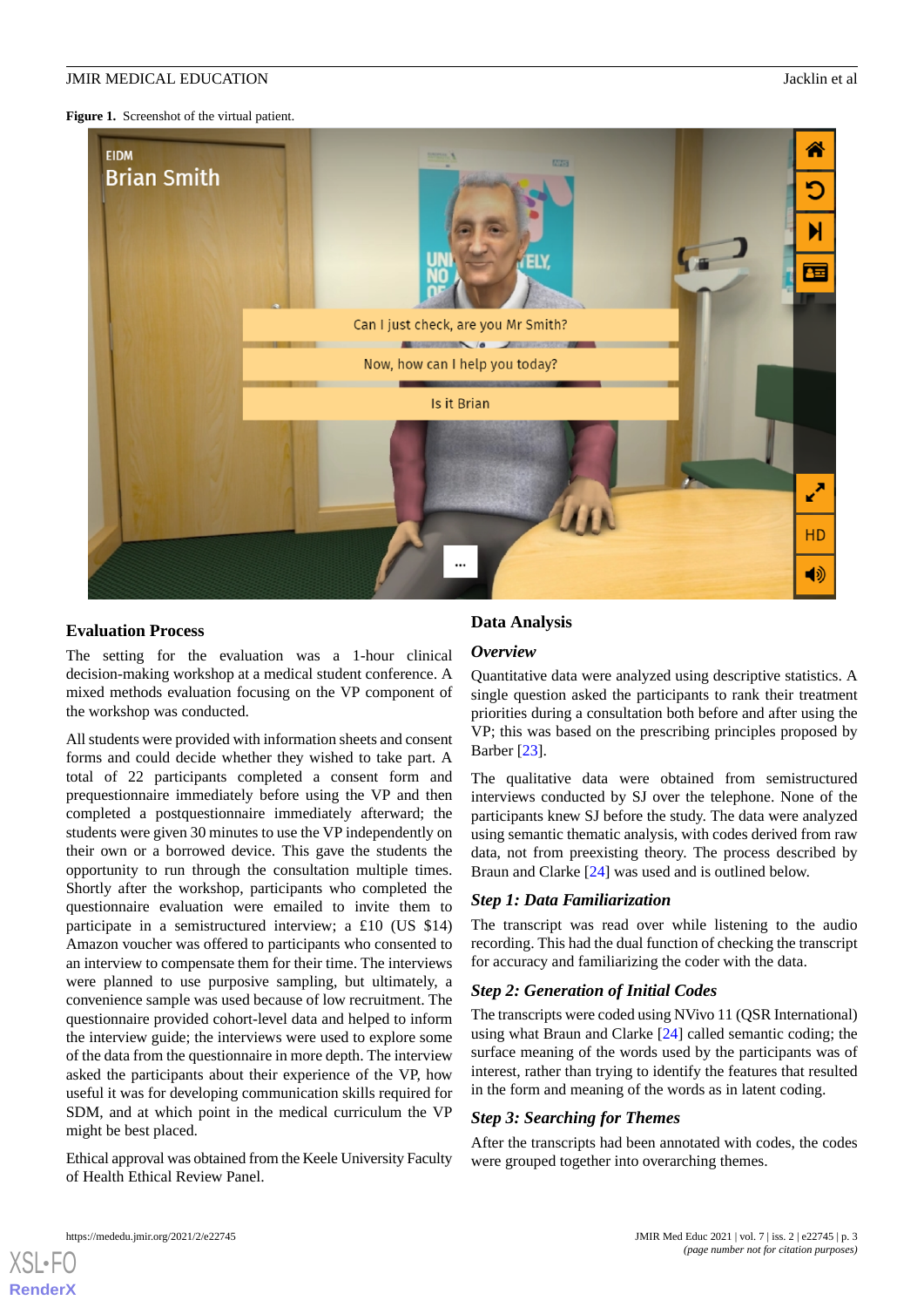### *Step 4: Reviewing Themes*

The initial themes were refined by combing themes or leaving certain themes that lacked support from the data.

### *Step 5: Defining Themes*

This step involved clarifying what each theme captured and why it was important to go beyond just paraphrasing the data.

### *Step 6: Write Up*

Once the final themes had been established, the report was written.

<span id="page-3-0"></span>NVivo 11 (QSR International) was used to organize the coding. SJ was the only coder; however, the codes and themes were discussed with SC and NM to encourage reflexivity. Member checking was not undertaken because of the power imbalance present between a participant and the researcher; a participant may well acquiesce to the researchers'suggestions, thus giving a false impression of validity [\[25](#page-8-4)].

# *Results*

# **Questionnaire Data**

A total of 24 students participated in the workshop, and 22 participated in the study by completing both the prequestionnaires and postquestionnaires; 2 students declined to participate in the study. [Table 1](#page-3-0) presents the demographic data of the participants in the questionnaire phase of the study.

**Table 1.** Demographic data of participants in the questionnaire phase.

| Characteristics | Participants, n (%) |  |
|-----------------|---------------------|--|
| Gender          |                     |  |
| Male            | 6(27)               |  |
| Female          | 16(73)              |  |
| Year of study   |                     |  |
| First           | 1(5)                |  |
| Second          | 5(23)               |  |
| Third           | 0(0)                |  |
| Fourth          | 8 (36)              |  |
| Fifth           | 7(32)               |  |
| Sixth           | 1(5)                |  |

<span id="page-3-1"></span>Most participants found the VP enjoyable to use, with 19 of them suggesting that it was either "enjoyable" or "very enjoyable" to use. They also found it accessible, with 100%

(22/22) of the study participants rating it as either "very accessible" or "accessible."

[Table 2](#page-3-1) shows a distribution of views on the format of the reply, the multiple-choice interaction system.

**Table 2.** Participants' views on the format of reply to the virtual patient.

| Evaluation of reply format <sup>a</sup> | Respondents, n (%) |
|-----------------------------------------|--------------------|
|                                         | 0(0)               |
| 2                                       | 4(18)              |
| 3                                       | 5(23)              |
| $\overline{4}$                          | 10(45)             |
| 5                                       | 3(14)              |

<sup>a</sup>Scores range from 1, very poor, to 5, very good.

As [Table 3](#page-4-0) shows, just over half (13/22, 59%) of the participants suggested that it was "likely" or "highly likely" that there would be a change in their practice as a result of using the VP. Most

of the changes suggested were related to either being more patient centered or trying to engage in SDM.

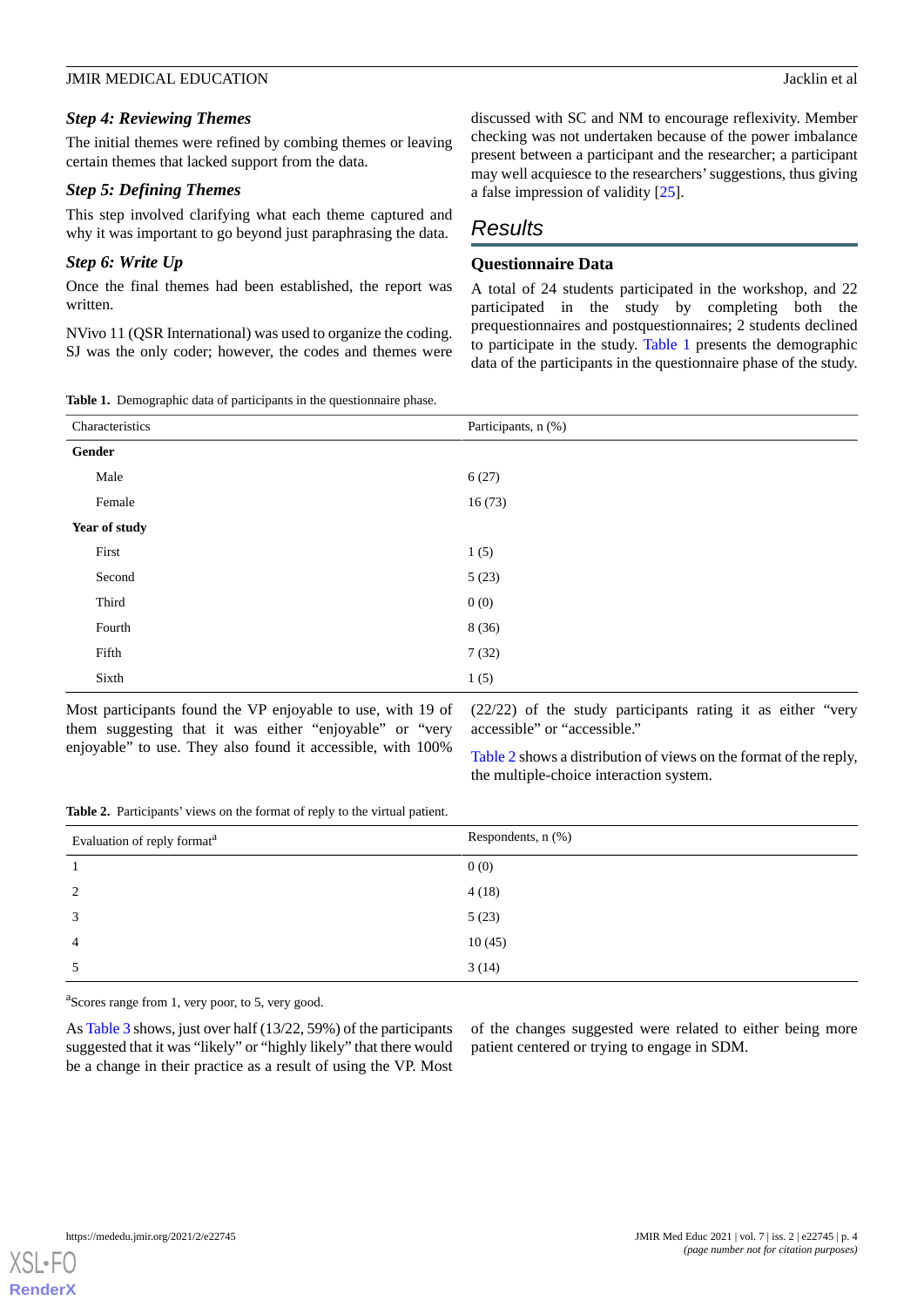<span id="page-4-0"></span>**Table 3.** Participants'self-reported likelihood of change in their clinical practice.

| Likelihood of change | Respondents, $n$ $(\%)$ |
|----------------------|-------------------------|
| Highly unlikely      | 2(9)                    |
| Unlikely             | 7(32)                   |
| Likely               | 11(50)                  |
| Highly likely        | 2(9)                    |

The participants were asked to rank four priorities, without the possibility of equal rankings. When comparing the preintervention responses with the postinterview responses,

there was a change in the rank position of "respecting patient choices," shifting from a median position of second to first ([Table 4](#page-4-1)).

<span id="page-4-1"></span>**Table 4.** Participants' priorities during a consultation, preintervention and postintervention.

| Priorities within a consultation | Respondents, $n$ $(\%)$ |        |        |        |  |
|----------------------------------|-------------------------|--------|--------|--------|--|
|                                  | Fourth                  | Third  | Second | First  |  |
| <b>Preintervention</b>           |                         |        |        |        |  |
| Maximizing effectiveness         | 0(0)                    | 8(36)  | 8(36)  | 6(27)  |  |
| Minimizing risks                 | 0(0)                    | 7(32)  | 9(41)  | 6(27)  |  |
| Minimizing costs                 | 22(100)                 | 0(0)   | 0(0)   | 0(0)   |  |
| Respecting patient choices       | 0(0)                    | 7(32)  | 5(23)  | 10(45) |  |
| <b>Postintervention</b>          |                         |        |        |        |  |
| Maximizing effectiveness         | 0(0)                    | 12(55) | 6(27)  | 4(18)  |  |
| Minimizing risks                 | 0(0)                    | 7(32)  | 10(45) | 5(23)  |  |
| Minimizing costs                 | 22(100)                 | 0(0)   | 0(0)   | 0(0)   |  |
| Respecting patient choices       | 0(0)                    | 3(14)  | 6(27)  | 13(59) |  |

# **Interview Data**

A total of 7 participants consented to an interview; all of them were interviewed. A total of 3 main themes were constructed from the interview transcript data. These themes are elaborated here using verbatim quotations. Data saturation was not reached as the last interview resulted in subtle restructuring of the themes; the major themes were established after the sixth interview. The major themes were as follows:

- Bridging: the VP was suggested to be useful in helping medical students transition from preclinical to clinical teaching in undergraduate studies.
- Exploring the consultation: the VP permitted the user to explore different approaches during a consultation, something that is difficult to do in conversation with simulated or real patients.
- Personal style and subjectivity: every doctor has their own style for consulting with patients, and it was suggested that the VP did not reflect this.

### **Bridging**

[XSL](http://www.w3.org/Style/XSL)•FO **[RenderX](http://www.renderx.com/)**

The theme bridging describes the VP helping learners transition from one part of the undergraduate course to another. Specifically, some participants suggested that when one first encounters patients or actors in an undergraduate course, the experience is intimidating and overwhelming. Some of the participants suggested that the VP could be usefully deployed

between the early, theory-based years of the course and the later, more patient-oriented ones to act as a stepping stone:

*I think that's where it has a lot of value because I know that there are quite a lot of people in Medical School who start off Medical Schoolby doing quite scientifical [sic] things and then when it gets to their first patient contact, it can be very daunting and it can be quite frightening because you don't really know what to say. People can teach you how to take a history but if you're sat in front of someone and you have to chat to them for bit, then it can feel quite awkward to start off with. I think if you had some kind of virtual introduction to all of this, it can make things a bit easier when you actually get into it.* [P3]

A key part of the reason why the VP was useful as a bridge related to the multiple-choice response system. As there were multiple options presented each time, the participants could read them and receive a prompt, a suggestion of how to phrase something. This was posited as useful for learning, particularly in the earlier years of undergraduate study:

*I definitely think that would be useful, like getting those prompts of what's good to say [yeah] when you're starting clinical years, I think would be, personally I would've found that really helpful because that's something that takes a while to pick up and you sort of learn, I think you learn more from seeing other people do it and hearing other people*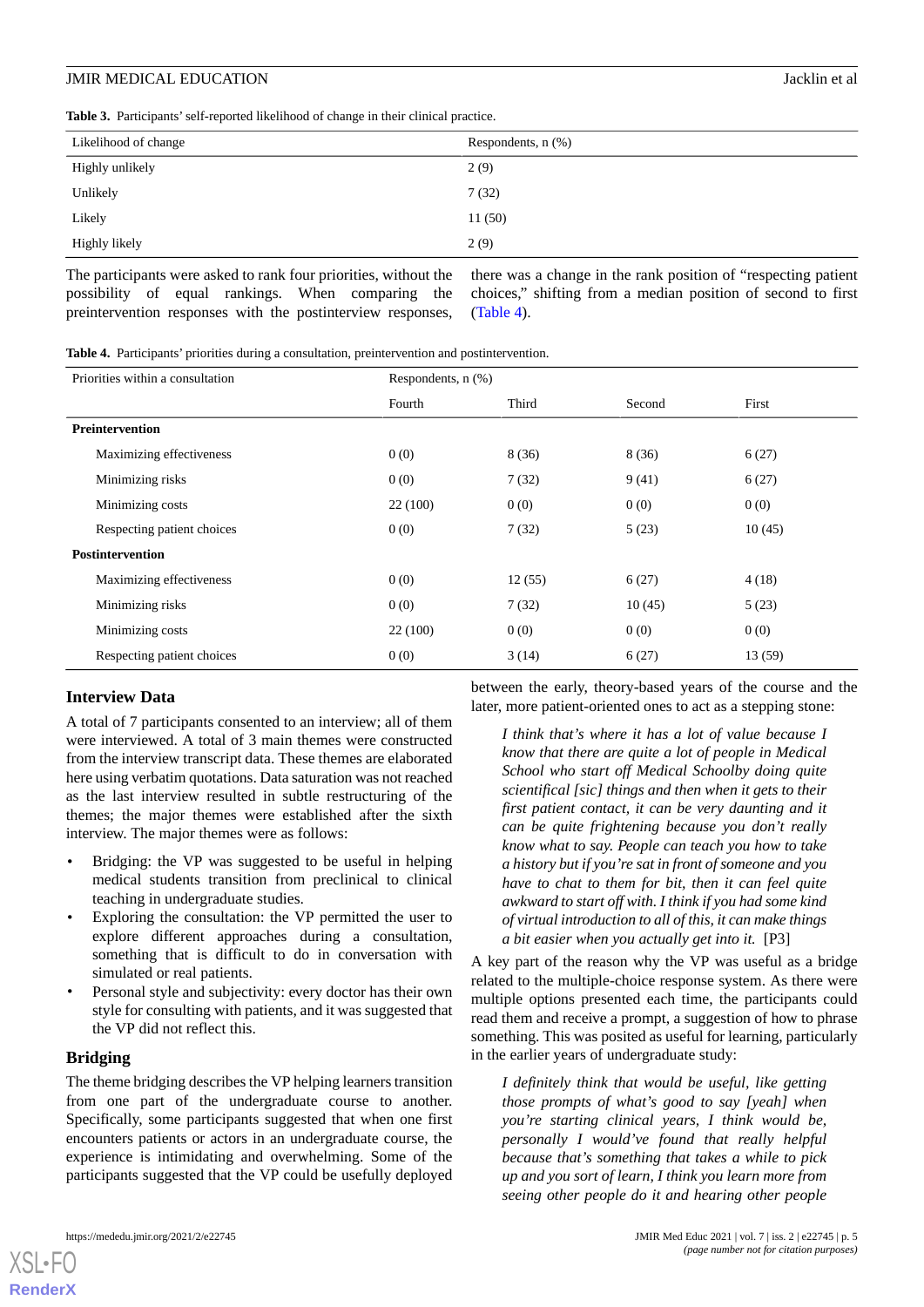*do it. So, if virtual patient can be those prompts for you and you can learn from that, then I think that would be really helpful.* [P2]

### **Exploring the Consultation**

The participants suggested that the VP allowed them to explore the consultation. By using the VP multiple times, the participants reported that they were able to try different routes, phrases, or approaches to the consultation. The demonstration of the consequences of one's actions seemed to be beneficial to the exploration. This may form a part of *bridging* but is perhaps also a separate theme:

*It's probably good in terms of it makes you more likely to explore different ways of managing a situation. Some might be wrong; some might be right but even if you take the wrong route, nothing serious is going to happen at the end of the day. It's not like you've committed an offence or anything like that. I think it's quite good in terms of that.* [P3]

*I think what I quite like about the virtual one is that you can take it in different directions and almost test it out. Sometimes it's harder to do that with a simulated patient just because you don't get the opportunity to do it again.* [P7]

The second of these responses (P7) contrasts the VP with SPs, suggesting that the latter do not permit one to explore a consultation to the same degree as a VP. The idea that the VP allowed participants to repeatedly explore a consultation in a manner that an SP does not was further expanded

*I think if you learn from your mistakes and do it again and that's what it's good for as well because with a simulated patient, you can stop and start. When we have the Simulated Patient Workshops, if you're stuck or if you don't know where to go next, you can always stop and it's quite a safe space but you can never really just take the whole thing and start all over again because there's a schedule that you have to go with. You only have a certain amount of time. You can only do one scenario because there are loads of people that need to go through. At least with something like that, it kind of releases the tension because you can just do it over and over again. You don't have that extra time management problem.* [P3]

This response suggests that one benefit that the VP had over an SP was that time was not an issue. The VP gave the students a greater amount of time to practice, and they could explore the consultation multiple times.

# **Personal Style and Subjectivity**

The multiple-choice system of interaction was a feature of the VP that divided participants' opinions. For some participants, it provided a useful prompt of phrases they could use (*Bridging* section), whereas for others, it was not flexible enough to encompass their own personal consultation style:

*I guess the obvious thing was that you are limited by what you can say. You have to choose [from] the answers which the computer gives.* [P4]

[XSL](http://www.w3.org/Style/XSL)•FO **[RenderX](http://www.renderx.com/)**

*I think I thought some of the stuff was a good prompt as to like, you know, I should be saying this or I should have spoken about this.* [P5]

*Erm, obviously everyone has their own flow and way of doing consultations [mmm] erm and the algorithm just gave three options, it was really difficult to choose basically, it could be more flexible.* [P6]

It seems that the restriction experienced by some participants was not just concerned with the three choices presented at each point but the order in which the consultation could be navigated:

*I think I didn't find them restrictive in the sense that I would chose something else apart from the three options, it's just that the order of, you know, the consultation, like the order in which the consultation was done, there was no flexibility to it [OK yeah]. So, you'd go from a certain topic first and then you had to move onto another topic and then you'd get the final topic. But their own style might be different,they might have the consultation in a different order [yeah, yes] than you could.* [P5]

# *Discussion*

# **Principal Findings**

This study positively evaluated a VP workshop for developing the consultation skills required to engage in SDM with patients. The medical student participants suggested that the simulation was enjoyable to use, easy to access, and there was a change in the participants'prescribing priorities when comparing pre- and post-VP consultation. The interviews suggested that the VP was useful in allowing students to explore a consultation and trying different phrases and approaches in a consultation to see what effect they had. The results suggested that the VP could be a useful tool to help students progress from the early, theory-focused years of medical school to the more patient-oriented ones later.

When comparing pre- and post-VP responses, there appeared to be a change toward a more patient-centered priority. As [Table](#page-4-1) [4](#page-4-1) shows, there was a change in the rank position of "respecting patient choices," with the median rank changing from second to first. This would seem to be a favorable change, as it reflects the current opinion about the promotion of SDM [\[26](#page-8-5)]. There are a few caveats to this measurement. First, there was no analysis of student interactions with the VP; therefore, whether this would translate into a change in practice in clinical situations is unknown. It is also unknown whether any change would endure over time. These points are particularly germane because SDM is suggested to be philosophically valued by professionals but not necessarily practiced [[11,](#page-7-10)[27](#page-8-6),[28\]](#page-8-7).

The theme of *exploring* from the interviews described the important opportunity VPs provide for safe and repetitive exploration of a consultation. As it was not a real person, the participants suggested that they felt at ease trying out different techniques and phrases, exploring the consultation with a variety of approaches. Unlike an SP interaction, the VP was not subject to the same time constraints; therefore, it could be reset and used multiple times.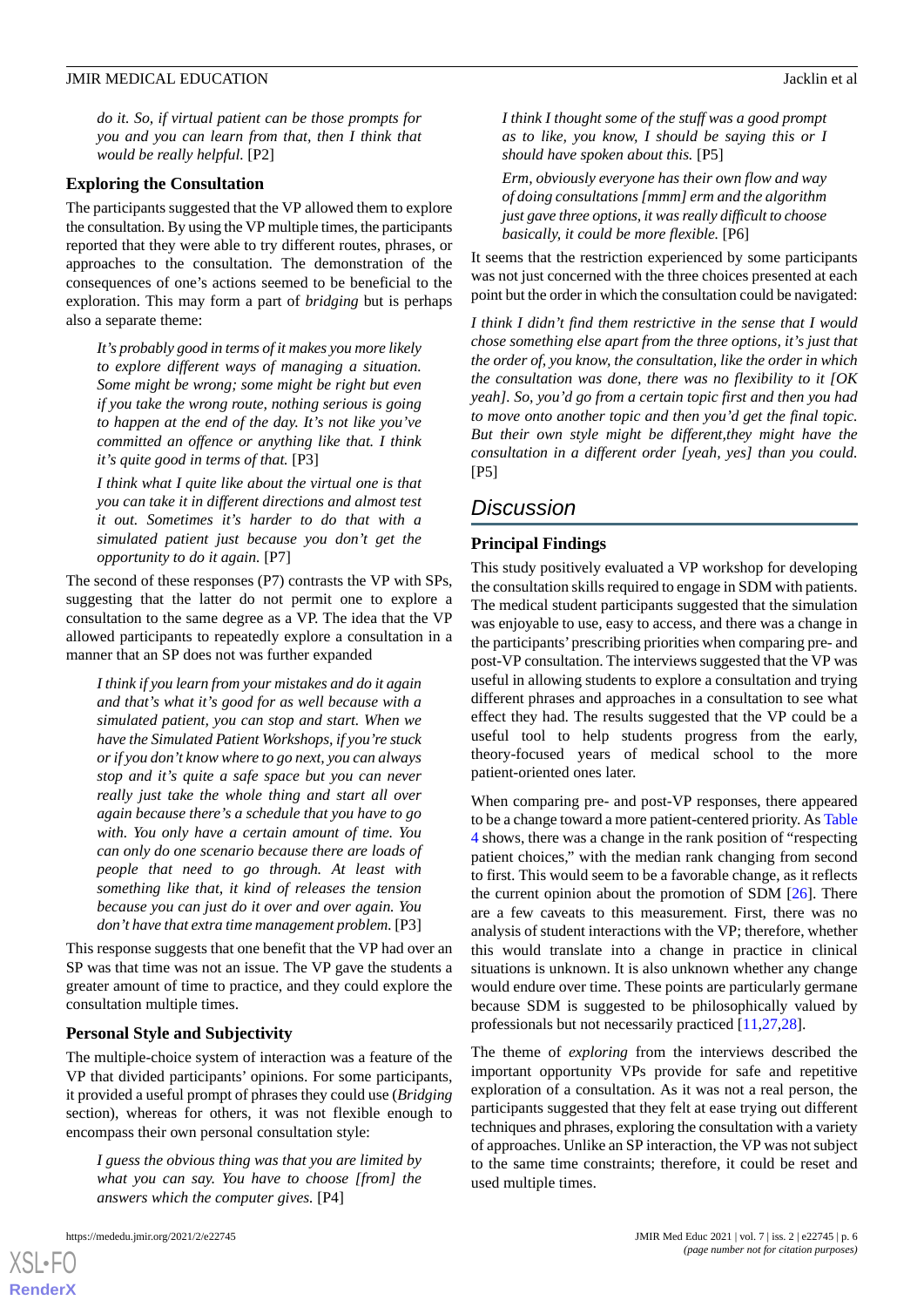The interview data suggested that the exploratory nature of the VP meant that it could serve as a useful intervention for bridging from the early, theory-focused years of medical school to the more patient-oriented ones later. Medical students have been reported to find interactions with SPs stressful [\[29](#page-8-8)], and VPs have been found to improve learner confidence before interacting with SPs [[30\]](#page-8-9) or real patients [[31\]](#page-8-10). This seems to be because the VP is not a real person; therefore, failure did not incur the same consequences as with another human, even when simulating. The VP allowed repetitive, safe practice, which is essential for skill acquisition and improvement [[18\]](#page-7-17).

The VP featured a multiple-choice system of interaction where the learner could select one of the responses displayed on the screen; this system was reported to have both positive and negative elements. The potential benefit for the learner, as the interview data suggested, is that the limited but multiple options act as a kind of prompt, suggesting alternate phrases or routes through the consultation. Students have to read the options available to respond; therefore, they are forced, however briefly, to consider a range of responses and potentially explore them. These *prompts* could help teach or remind learners of more or less helpful approaches they could use or not use in real-world consultations.

The main limitation of the multiple choice was its restrictive nature, which meant that it could not incorporate the learners' individual consultation styles. This sense of restriction was reported as a negative experience by some of the participants, and for them, it also altered the learning experience. This is a recognized issue in the design of multiple-choice VPs [[32\]](#page-8-11). With a free-text VP, where one can type in any preferred response, the learner must recall the phrase they want to use by thinking independently, similar to a real conversation. With a multiple-choice VP, a learner is only required to recognize the *correct* response from the three options presented. However, the VP was designed according to the evidence and principles of a good consultation [\[22](#page-8-1)]; therefore, if the learner wanted to take a different action, it could be that they wanted to consult in a way that was not optimal. McCartney et al  $[12]$  $[12]$  suggest that SDM requires professionals to consult in new and different ways, and surveys suggest that the teaching of consultation skills and SDM is relatively low in some undergraduate courses [[13](#page-7-12)[,14](#page-7-13)]. It could indeed be the case that the VP was too restrictive to adequately reflect the flexible nature of a consultation; however, there could also be an issue of overconfidence bias leading to learners wanting to consult in their own individual but suboptimal way. The latter point is particularly germane when one considers some of the participants' responses, which demonstrated that they had not yet fully understood what SDM entails.

The literature suggests that simulation learning mirrors the theory of reflective practice by Kolb [\[33](#page-8-12)], where all learning occurs after the simulation through reflection on a concrete experience [[34\]](#page-8-13). This evaluation suggests that for this VP, some learning occurred during the experience, not solely afterward. Thus, the Kolb theory may not apply that well to this VP; instead, the theory by Schon may be a more relevant theoretical

approach, as it differentiates between reflection-in-action and reflection-on-action [[35\]](#page-8-14).

Educational feedback was an element that was not touched on in this evaluation. Feedback is often overlooked in the VP literature, although some studies have explored this issue [[36,](#page-8-15)[37\]](#page-8-16). Future work could explore how feedback can be delivered and facilitated most effectively with this VP.

A limitation of this evaluation is that the authors of this paper were also the designers of the VP [[22\]](#page-8-1). This introduces a potential bias. Second, there was only a single coder (SJ) for the interview data, introducing another potential source of bias. To reduce the effect of this potential bias, all transcripts and quotes were discussed among the 3 authors to encourage reflexivity. Another source of bias results from the participants attending the workshop voluntarily; the potential participants were self-selecting, as delegates to the conference could choose whether to attend the workshop. Finally, the sample size was limited because of the small number of delegates to the conference and subsequent attendance at the VP workshop. This resulted in data saturation not being reached during the interviews; there is potential for further interviews to change the conclusions of this paper.

The purpose of this study is to report early work on a VP to develop SDM skills. Both the interviews and questionnaires indicate that there is sufficient perceived value in VPs as a training tool to make it worthwhile to develop further. Future work should build on this to form a more complete picture of the application of VP to SDM. This work should include exploring the VP with larger groups of students, focusing on how the VP could be integrated into an undergraduate curriculum and the effect the VP has on students' subsequent consultations with patients. Further work could also explore the role of these simulations in developing the SDM skills of postgraduate professionals; for example, continuing professional development.

### **Conclusions**

The VP was found to be accessible and enjoyable; in addition, it made some participants suggest that they would make changes in their practice. The VP also induced a change in participants' self-reported priorities during a consultation.

The multiple-choice system was suggested to be key to the way the VP worked, prompting the users with ideas of what to say. The participants were all undergraduates; therefore, it is unknown whether postgraduates would require prompting in a simulated conclusion. It is therefore a direction for future research to see whether postgraduate health professionals would find the multiple-choice prompts useful. The multiple-choice system was not universally popular, as some participants felt it restricted them from consulting in their natural way; it is unknown whether their preferred consultation style is in line with best practice and evidence around consultation skills and SDM. Consideration will also be given to using the VP with earlier-year students so that they can experience it before interactions with SPs. This too will require evaluation to observe the effect that these changes may have.

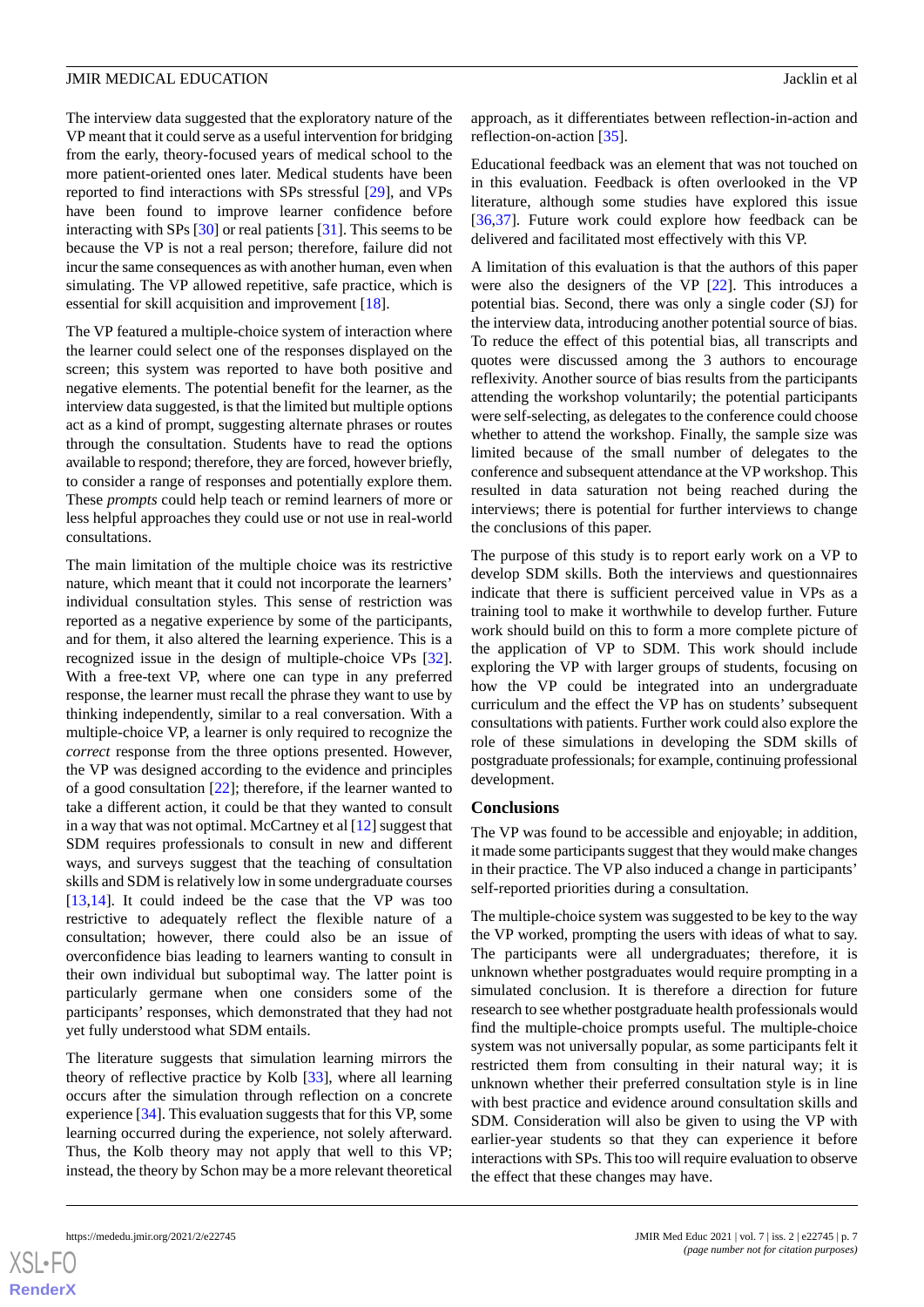# **Acknowledgments**

The authors would like to thank the Digital Development Team from the Keele School of Pharmacy and Bioengineering for their work in animating and developing the VP with them.

# **Conflicts of Interest**

The VP described in this paper is not licensed for commercial sale; therefore, none of the authors will receive any monetary gain from the tool. SC is one of the 2 patent holders for the virtual patient technology. Keele University School of Pharmacy and Bioengineering makes VP products similar to those described in this paper. NM is a former medical director of the National Prescribing Centre, former program director of the Medicines and Prescribing Centre at NICE, and a current member of the NICE Shared Decision-Making Collaborative. No other conflicts of interest are declared.

# <span id="page-7-0"></span>**References**

- <span id="page-7-1"></span>1. Coulter A, Collins A. Making Shared Decision-Making a Reality: No Decision About Me, Without Me. London: King's Fund; 2011:1-56.
- <span id="page-7-2"></span>2. Coulter A, Hopkins A, Moulton B. Montgomery v Lanarkshire Health Board: transforming informed consent. Bulletin 2017 Jan;99(1):36-38. [doi: [10.1308/rcsbull.2017.36\]](http://dx.doi.org/10.1308/rcsbull.2017.36)
- <span id="page-7-3"></span>3. Chan SW, Tulloch E, Cooper ES, Smith A, Wojcik W, Norman JE. Montgomery and informed consent: where are we now? Br Med J 2017 May 12;357:j2224 [[FREE Full text](http://www.bmj.com/cgi/pmidlookup?view=long&pmid=28500035)] [doi: [10.1136/bmj.j2224](http://dx.doi.org/10.1136/bmj.j2224)] [Medline: [28500035](http://www.ncbi.nlm.nih.gov/entrez/query.fcgi?cmd=Retrieve&db=PubMed&list_uids=28500035&dopt=Abstract)]
- <span id="page-7-4"></span>4. Wiley J, Westbrook M, Greenfield JR, Day RO, Braithwaite J. Shared decision-making: the perspectives of young adults with type 1 diabetes mellitus. Patient Prefer Adherence 2014;8:423-435 [\[FREE Full text\]](https://dx.doi.org/10.2147/PPA.S57707) [doi: [10.2147/PPA.S57707](http://dx.doi.org/10.2147/PPA.S57707)] [Medline: [24729690](http://www.ncbi.nlm.nih.gov/entrez/query.fcgi?cmd=Retrieve&db=PubMed&list_uids=24729690&dopt=Abstract)]
- <span id="page-7-5"></span>5. Hong P, Maguire E, Purcell M, Ritchie KC, Chorney J. Decision-making quality in parents considering adenotonsillectomy or tympanostomy tube insertion for their children. JAMA Otolaryngol Head Neck Surg 2017 Mar 01;143(3):260-266. [doi: [10.1001/jamaoto.2016.3365](http://dx.doi.org/10.1001/jamaoto.2016.3365)] [Medline: [27930764\]](http://www.ncbi.nlm.nih.gov/entrez/query.fcgi?cmd=Retrieve&db=PubMed&list_uids=27930764&dopt=Abstract)
- <span id="page-7-7"></span><span id="page-7-6"></span>6. Coxeter P, Del MC, McGregor L, Beller EM, Hoffmann TC. Interventions to facilitate shared decision making to address antibiotic use for acute respiratory infections in primary care. Cochrane Database Syst Rev 2015 Nov 12(11):CD010907. [doi: [10.1002/14651858.CD010907.pub2](http://dx.doi.org/10.1002/14651858.CD010907.pub2)] [Medline: [26560888\]](http://www.ncbi.nlm.nih.gov/entrez/query.fcgi?cmd=Retrieve&db=PubMed&list_uids=26560888&dopt=Abstract)
- 7. Adult inpatient survey 2019. Care Quality Commission. 2019. URL: [https://www.cqc.org.uk/publications/surveys/](https://www.cqc.org.uk/publications/surveys/adult-inpatient-survey-2019) [adult-inpatient-survey-2019](https://www.cqc.org.uk/publications/surveys/adult-inpatient-survey-2019) [accessed 2021-05-24]
- <span id="page-7-8"></span>8. Dierckx K, Deveugele M, Roosen P, Devisch I. Implementation of shared decision making in physical therapy: observed level of involvement and patient preference. Phys Ther 2013 Oct;93(10):1321-1330. [doi: [10.2522/ptj.20120286](http://dx.doi.org/10.2522/ptj.20120286)] [Medline: [23641024](http://www.ncbi.nlm.nih.gov/entrez/query.fcgi?cmd=Retrieve&db=PubMed&list_uids=23641024&dopt=Abstract)]
- <span id="page-7-10"></span><span id="page-7-9"></span>9. Engelhardt EG, Pieterse AH, van der Hout A, de Haes HJ, Kroep JR, van Ufford-Mannesse PQ, et al. Use of implicit persuasion in decision making about adjuvant cancer treatment: a potential barrier to shared decision making. Eur J Cancer 2016 Oct;66:55-66. [doi: [10.1016/j.ejca.2016.07.011\]](http://dx.doi.org/10.1016/j.ejca.2016.07.011) [Medline: [27525573\]](http://www.ncbi.nlm.nih.gov/entrez/query.fcgi?cmd=Retrieve&db=PubMed&list_uids=27525573&dopt=Abstract)
- <span id="page-7-11"></span>10. Mulley AG, Trimble C, Elwyn G. Stop the silent misdiagnosis: patients' preferences matter. Br Med J 2012 Nov 08;345:e6572. [Medline: [23137819](http://www.ncbi.nlm.nih.gov/entrez/query.fcgi?cmd=Retrieve&db=PubMed&list_uids=23137819&dopt=Abstract)]
- <span id="page-7-12"></span>11. Joseph-Williams N, Lloyd A, Edwards A, Stobbart L, Tomson D, Macphail S, et al. Implementing shared decision making in the NHS: lessons from the MAGIC programme. Br Med J 2017 Dec 18;357:1744 [[FREE Full text\]](http://www.bmj.com/cgi/pmidlookup?view=long&pmid=28420639) [Medline: [28420639](http://www.ncbi.nlm.nih.gov/entrez/query.fcgi?cmd=Retrieve&db=PubMed&list_uids=28420639&dopt=Abstract)]
- <span id="page-7-13"></span>12. McCartney M, Treadwell J, Maskrey N, Lehman R. Making evidence based medicine work for individual patients. Br Med J 2016 May 16;353:i2452. [Medline: [27185764](http://www.ncbi.nlm.nih.gov/entrez/query.fcgi?cmd=Retrieve&db=PubMed&list_uids=27185764&dopt=Abstract)]
- <span id="page-7-14"></span>13. Hargie O, Boohan M, McCoy M, Murphy P. Current trends in communication skills training in UK schools of medicine. Med Teach 2010;32(5):385-391. [doi: [10.3109/01421590903394603\]](http://dx.doi.org/10.3109/01421590903394603) [Medline: [20423257\]](http://www.ncbi.nlm.nih.gov/entrez/query.fcgi?cmd=Retrieve&db=PubMed&list_uids=20423257&dopt=Abstract)
- <span id="page-7-16"></span><span id="page-7-15"></span>14. Durand M, DiMilia PR, Song J, Yen RW, Barr PJ. Shared decision making embedded in the undergraduate medical curriculum: a scoping review. PLoS One 2018;13(11):e0207012 [[FREE Full text](http://dx.plos.org/10.1371/journal.pone.0207012)] [doi: [10.1371/journal.pone.0207012](http://dx.doi.org/10.1371/journal.pone.0207012)] [Medline: [30427901](http://www.ncbi.nlm.nih.gov/entrez/query.fcgi?cmd=Retrieve&db=PubMed&list_uids=30427901&dopt=Abstract)]
- <span id="page-7-17"></span>15. Brown J. Perspective: clinical communication education in the United Kingdom: some fresh insights. Acad Med 2012 Aug;87(8):1101-1104. [doi: [10.1097/ACM.0b013e31825ccbb4](http://dx.doi.org/10.1097/ACM.0b013e31825ccbb4)] [Medline: [22827991\]](http://www.ncbi.nlm.nih.gov/entrez/query.fcgi?cmd=Retrieve&db=PubMed&list_uids=22827991&dopt=Abstract)
- <span id="page-7-18"></span>16. Maskrey N. Shared decision making: why the slow progress? An essay by Neal Maskrey. Br Med J 2019 Dec 05;367:l6762. [doi: 10.1136/bmj.16762] [Medline: [31806646\]](http://www.ncbi.nlm.nih.gov/entrez/query.fcgi?cmd=Retrieve&db=PubMed&list_uids=31806646&dopt=Abstract)
- <span id="page-7-19"></span>17. Maskrey N, Gordon A. Shared understanding with patients. JAMA Intern Med 2017 Sep 01;177(9):1247-1248. [doi: [10.1001/jamainternmed.2017.1932\]](http://dx.doi.org/10.1001/jamainternmed.2017.1932) [Medline: [28783822\]](http://www.ncbi.nlm.nih.gov/entrez/query.fcgi?cmd=Retrieve&db=PubMed&list_uids=28783822&dopt=Abstract)
- 18. Ericsson KA, Krampe RT, Tesch-Römer C. The role of deliberate practice in the acquisition of expert performance. Psychol Rev 1993;100(3):363-406. [doi: [10.1037/0033-295x.100.3.363\]](http://dx.doi.org/10.1037/0033-295x.100.3.363)
- 19. Smith CM, Gephardt EG, Nestel D. Applying the theory of Stanislavski to simulation: stepping into role. Clin Simul Nurs 2015 Aug;11(8):361-367. [doi: [10.1016/j.ecns.2015.04.001](http://dx.doi.org/10.1016/j.ecns.2015.04.001)]
- 20. Yardley S, Irvine AW, Lefroy J. Minding the gap between communication skills simulation and authentic experience. Med Educ 2013 May;47(5):495-510. [doi: [10.1111/medu.12146](http://dx.doi.org/10.1111/medu.12146)] [Medline: [23574062](http://www.ncbi.nlm.nih.gov/entrez/query.fcgi?cmd=Retrieve&db=PubMed&list_uids=23574062&dopt=Abstract)]

[XSL](http://www.w3.org/Style/XSL)•FO **[RenderX](http://www.renderx.com/)**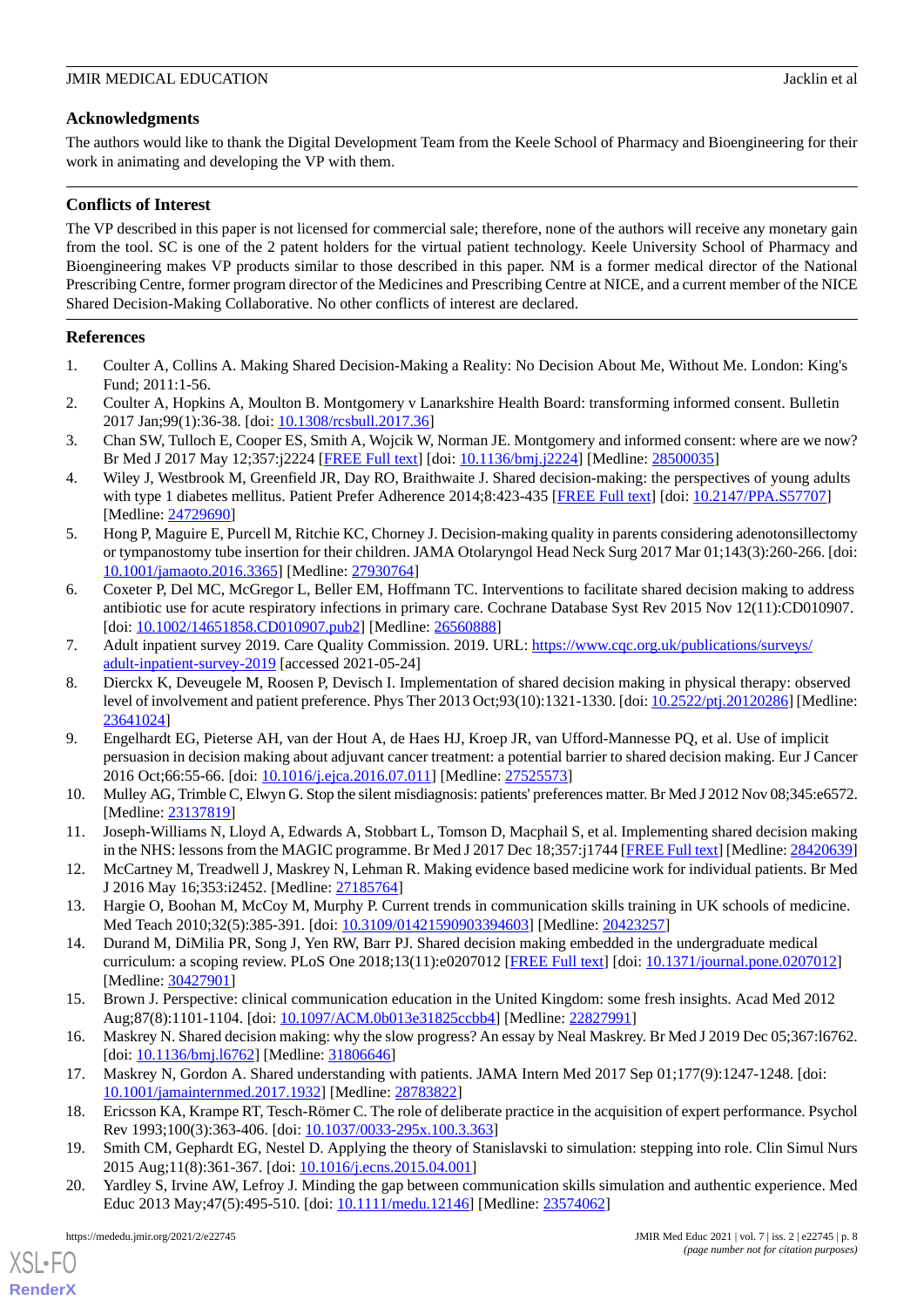- <span id="page-8-0"></span>21. Effective use of educational technology in medical education; colloquium on educational technology: recommendations and guidelines for medical educators. AAMC Institute for Improving Medical Education. 2007. URL: [https://store.aamc.org/](https://store.aamc.org/downloadable/download/sample/sample_id/111/) [downloadable/download/sample/sample\\_id/111/](https://store.aamc.org/downloadable/download/sample/sample_id/111/) [accessed 2021-05-24]
- <span id="page-8-1"></span>22. Jacklin S, Maskrey N, Chapman S. Improving shared decision making between patients and clinicians: design and development of a virtual patient simulation tool. JMIR Med Educ 2018 Nov 06;4(2):e10088 [\[FREE Full text\]](https://mededu.jmir.org/2018/2/e10088/) [doi: [10.2196/10088\]](http://dx.doi.org/10.2196/10088) [Medline: [30401667\]](http://www.ncbi.nlm.nih.gov/entrez/query.fcgi?cmd=Retrieve&db=PubMed&list_uids=30401667&dopt=Abstract)
- <span id="page-8-3"></span><span id="page-8-2"></span>23. Barber N. What constitutes good prescribing? Br Med J 1995 May 08;310(6984):923-925. [doi: [10.1136/bmj.310.6984.923\]](http://dx.doi.org/10.1136/bmj.310.6984.923) [Medline: [7719188\]](http://www.ncbi.nlm.nih.gov/entrez/query.fcgi?cmd=Retrieve&db=PubMed&list_uids=7719188&dopt=Abstract)
- <span id="page-8-4"></span>24. Braun V, Clarke V. Using thematic analysis in psychology. Qual Res Psychol 2006 Jan;3(2):77-101. [doi: [10.1191/1478088706qp063oa](http://dx.doi.org/10.1191/1478088706qp063oa)]
- <span id="page-8-5"></span>25. Buchbinder E. Beyond checking. Qual Soc Work 2010 Nov 30;10(1):106-122. [doi: [10.1177/1473325010370189\]](http://dx.doi.org/10.1177/1473325010370189)
- <span id="page-8-6"></span>26. Hamann J, Mendel R, Bühner M, Kissling W, Cohen R, Knipfer E, et al. How should patients behave to facilitate shared decision making - the doctors' view. Health Expect 2012 Dec;15(4):360-366 [\[FREE Full text\]](http://europepmc.org/abstract/MED/21624024) [doi: [10.1111/j.1369-7625.2011.00682.x\]](http://dx.doi.org/10.1111/j.1369-7625.2011.00682.x) [Medline: [21624024\]](http://www.ncbi.nlm.nih.gov/entrez/query.fcgi?cmd=Retrieve&db=PubMed&list_uids=21624024&dopt=Abstract)
- <span id="page-8-7"></span>27. Driever EM, Stiggelbout AM, Brand PL. Shared decision making: physicians' preferred role, usual role and their perception of its key components. Patient Educ Couns 2020 Jan;103(1):77-82. [doi: [10.1016/j.pec.2019.08.004](http://dx.doi.org/10.1016/j.pec.2019.08.004)] [Medline: [31431308](http://www.ncbi.nlm.nih.gov/entrez/query.fcgi?cmd=Retrieve&db=PubMed&list_uids=31431308&dopt=Abstract)]
- <span id="page-8-8"></span>28. Karnieli-Miller O, Eisikovits Z. Physician as partner or salesman? Shared decision-making in real-time encounters. Soc Sci Med 2009 Jul;69(1):1-8. [doi: [10.1016/j.socscimed.2009.04.030](http://dx.doi.org/10.1016/j.socscimed.2009.04.030)] [Medline: [19464097](http://www.ncbi.nlm.nih.gov/entrez/query.fcgi?cmd=Retrieve&db=PubMed&list_uids=19464097&dopt=Abstract)]
- <span id="page-8-9"></span>29. Hulsman RL, Pranger S, Koot S, Fabriek M, Karemaker JM, Smets EM. How stressful is doctor-patient communication? Physiological and psychological stress of medical students in simulated history taking and bad-news consultations. Int J Psychophysiol 2010 Jul;77(1):26-34. [doi: [10.1016/j.ijpsycho.2010.04.001](http://dx.doi.org/10.1016/j.ijpsycho.2010.04.001)] [Medline: [20399815](http://www.ncbi.nlm.nih.gov/entrez/query.fcgi?cmd=Retrieve&db=PubMed&list_uids=20399815&dopt=Abstract)]
- <span id="page-8-11"></span><span id="page-8-10"></span>30. Kleinsmith A, Rivera-Gutierrez D, Finney G, Cendan J, Lok B. Understanding empathy training with virtual patients. Comput Hum Behav 2015 Nov 01;52:151-158 [\[FREE Full text\]](https://doi.org/10.1016/j.chb.2015.05.033) [doi: [10.1016/j.chb.2015.05.033](http://dx.doi.org/10.1016/j.chb.2015.05.033)] [Medline: [26166942\]](http://www.ncbi.nlm.nih.gov/entrez/query.fcgi?cmd=Retrieve&db=PubMed&list_uids=26166942&dopt=Abstract)
- 31. Sunnqvist C, Karlsson K, Lindell L, Fors U. Virtual patient simulation in psychiatric care a pilot study of digital support for collaborate learning. Nurse Educ Pract 2016 Mar;17:30-35. [doi: [10.1016/j.nepr.2016.02.004\]](http://dx.doi.org/10.1016/j.nepr.2016.02.004) [Medline: [27038085](http://www.ncbi.nlm.nih.gov/entrez/query.fcgi?cmd=Retrieve&db=PubMed&list_uids=27038085&dopt=Abstract)]
- <span id="page-8-13"></span><span id="page-8-12"></span>32. Janda MS, Mattheos N, Nattestad A, Wagner A, Nebel D, Färbom C, et al. Simulation of patient encounters using a virtual patient in periodontology instruction of dental students: design, usability, and learning effect in history-taking skills. Eur J Dent Educ 2004 Aug;8(3):111-119. [doi: [10.1111/j.1600-0579.2004.00339.x\]](http://dx.doi.org/10.1111/j.1600-0579.2004.00339.x) [Medline: [15233775\]](http://www.ncbi.nlm.nih.gov/entrez/query.fcgi?cmd=Retrieve&db=PubMed&list_uids=15233775&dopt=Abstract)
- <span id="page-8-14"></span>33. Kolb AY, Kolb DA. Learning styles and learning spaces: enhancing experiential learning in higher education. Acad Manag Learn Educ 2005 Jun;4(2):193-212. [doi: [10.5465/amle.2005.17268566](http://dx.doi.org/10.5465/amle.2005.17268566)]
- <span id="page-8-15"></span>34. Zigmont JJ, Kappus LJ, Sudikoff SN. Theoretical foundations of learning through simulation. Semin Perinatol 2011 Apr;35(2):47-51. [doi: [10.1053/j.semperi.2011.01.002\]](http://dx.doi.org/10.1053/j.semperi.2011.01.002) [Medline: [21440810\]](http://www.ncbi.nlm.nih.gov/entrez/query.fcgi?cmd=Retrieve&db=PubMed&list_uids=21440810&dopt=Abstract)
- <span id="page-8-16"></span>35. Schön D. Educating the reflective practitioner. J Contin Educ Health Prof 1989;9(2):115-116. [doi: [10.1002/chp.4750090207\]](http://dx.doi.org/10.1002/chp.4750090207)
- 36. Close A, Goldberg A, Helenowski I, Schuller M, DaRosa D, Fryer J. Beta test of web-based virtual patient decision-making exercises for residents demonstrates discriminant validity and learning. J Surg Educ 2015;72(6):130-136. [doi: [10.1016/j.jsurg.2015.10.011](http://dx.doi.org/10.1016/j.jsurg.2015.10.011)] [Medline: [26610356](http://www.ncbi.nlm.nih.gov/entrez/query.fcgi?cmd=Retrieve&db=PubMed&list_uids=26610356&dopt=Abstract)]
- 37. Pantziaras I, Fors U, Ekblad S. Training with virtual patients in transcultural psychiatry: do the learners actually learn? J Med Internet Res 2015 Feb 16;17(2):e46 [[FREE Full text](http://www.jmir.org/2015/2/e46/)] [doi: [10.2196/jmir.3497\]](http://dx.doi.org/10.2196/jmir.3497) [Medline: [25689716](http://www.ncbi.nlm.nih.gov/entrez/query.fcgi?cmd=Retrieve&db=PubMed&list_uids=25689716&dopt=Abstract)]

# **Abbreviations**

**SDM:** shared decision-making **SP:** simulated patient **VP:** virtual patient

*Edited by G Eysenbach; submitted 23.07.20; peer-reviewed by L Woodham, T Wieringa; comments to author 13.11.20; revised version received 11.02.21; accepted 17.04.21; published 10.06.21*

*Please cite as: Jacklin S, Maskrey N, Chapman S Shared Decision-Making With a Virtual Patient in Medical Education: Mixed Methods Evaluation Study JMIR Med Educ 2021;7(2):e22745 URL: <https://mededu.jmir.org/2021/2/e22745> doi: [10.2196/22745](http://dx.doi.org/10.2196/22745) PMID:*



[XSL](http://www.w3.org/Style/XSL)•FO **[RenderX](http://www.renderx.com/)**